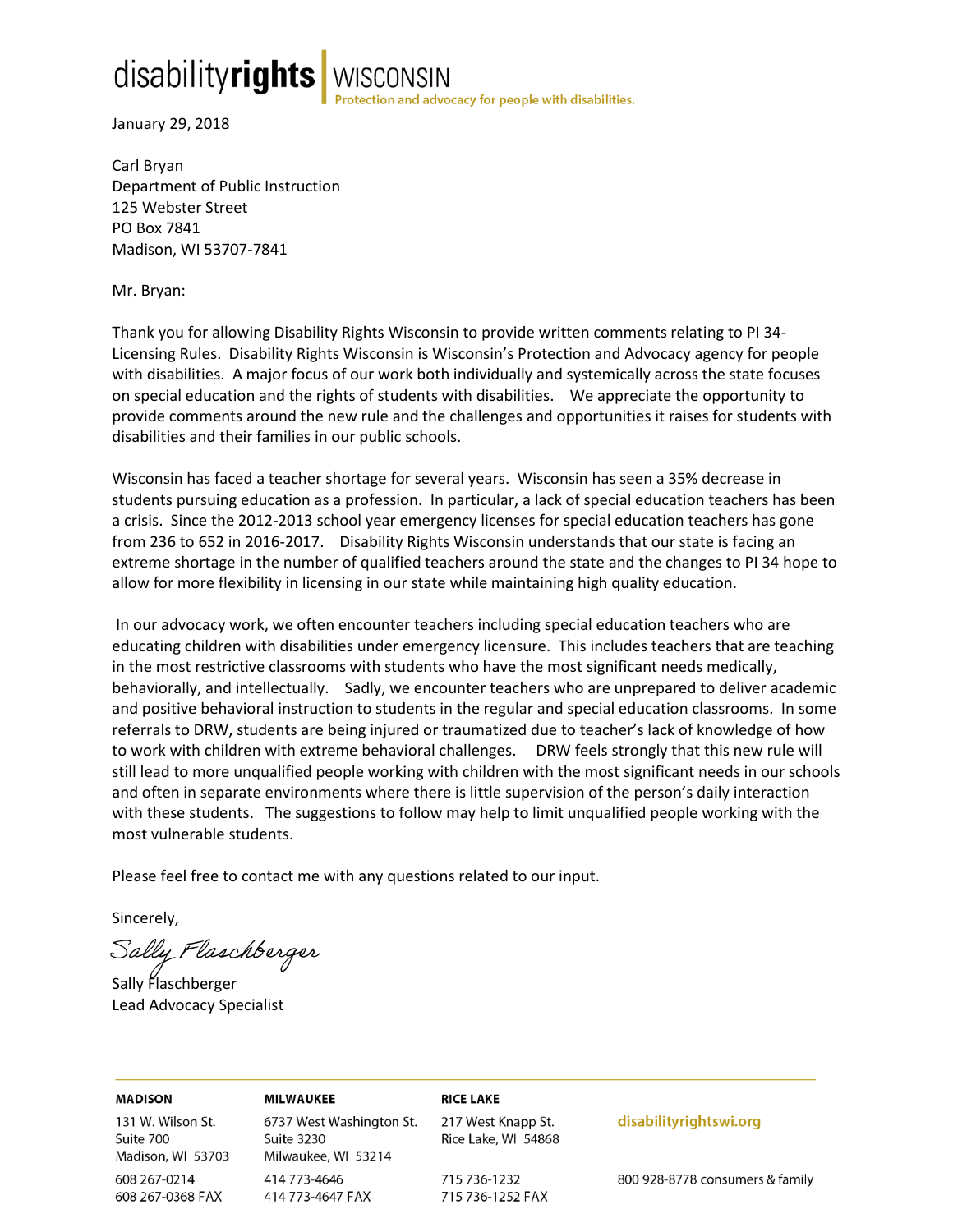## **Subchapter II-Educator Standards**

### **PI 34.002, 34.003 and 34.004 Standards**

The teacher, administrator and pupil services standards have some significant updates which are quite positive. They reflect the qualifications needed for professional in our schools today. But, the new standards vary between teacher, administrator and pupil services. We would like to see the inclusion of the following standards in all categories:

- Meaningful Engagement
- Equity and Cultural Responsiveness
- Successful Interactions

### **PI 34.006 (6)**

Under pupil services standards, please change the word limit to impact. It is a small word change but the connotation can be perceived differently when addressing limitations compared to impacts. Limitations may affect the perception of professionals by decreasing high expectations for students with disabilities.

# **PI 34.022 Statutory Requirements (7) Children with Disabilities**

The inclusion of this section is important for any preparatory program. It would be important to include inclusive education, differentiation, and positive behavior intervention as part of the including statement.

### **PI 34.028 Tier 1, one-year renewable license**

This license would replace the emergency license and would still allow a person who has not completed all their education to be licensed to teach special education. The title is somewhat deceiving as a person can hold this license for 3 years under certain circumstances. The rule should be modified to only allow a person to renew the license once when teaching special education.

In the new rule, a teacher cannot hold a special education Tier 1 license past the three years. It is unclear when the clock starts for this requirement. Currently, there are over 600 teachers who may fit this tier. Teachers who are currently under an emergency license in special education should have their previous years of service count toward their three-year maximum. If the clock were to start with the new rules next year, some teachers may be allowed to continue as long as six years.

### **PI34.032 Tier 1, short-term substitute teacher license**

A short-term substitute would be able to teach special education. The requirement of only an associate's degree is concerning. A short-term substitute can provide instruction for up to 45 days which is a significant amount of time. Another section should be added to specifically detail criteria for short-term substitutes for special education that would include a bachelor's degree and completion of the criteria listed in addition to the following:

- Basic training of the IEP and required delivery of services.
- How to work with students with disabilities including students with physical, intellectual and emotional behavior disabilities.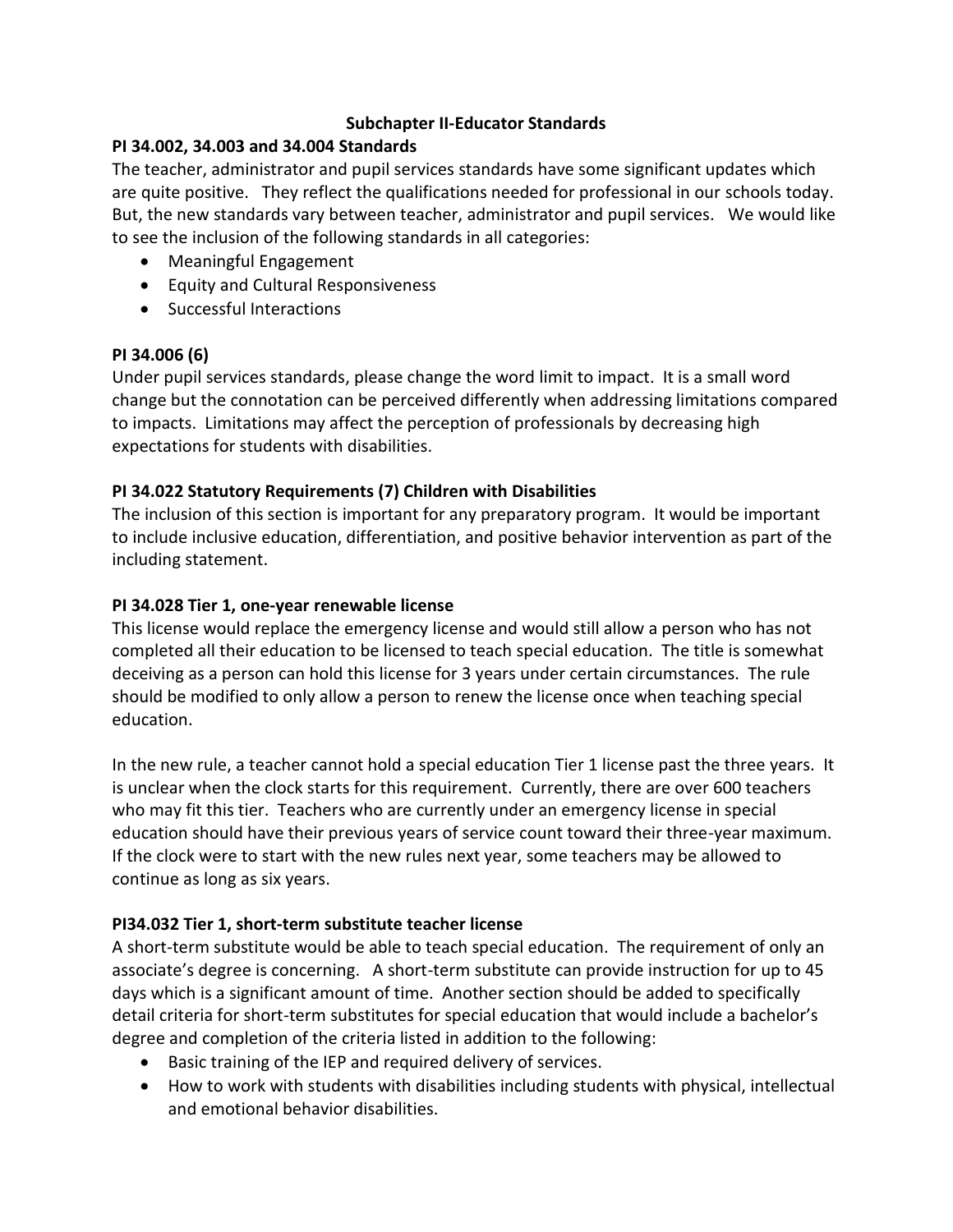- Use of and implementation of positive behavior strategies
- De-escalation strategies
- Delivery of modified or accommodated curriculum

## **PI 34.034 Tier 1, educational interpreter-deaf and hard of hearing license**

This provides more opportunity to find educational interpreters. There is a lack of interpreters and this would allow interpreters who have a certification from the national registry to work in schools. Many of the qualifications are what are required to hold a Wisconsin license under DHS 77. DRW supports these changes.

### **PI 34.039 Tier 1, special education program aide license**

The current requirements to be a special education aide are minimal. Additional professional development should be required and provided by District's before aides are employed. Aides are often the person interacting with children with the most significant disabilities. While under the direction of a teacher, these professionals are often the main person interacting with children. A short-term substitute requires a training program and this position deserves the same consideration. A training should include the following:

- Basic training of the IEP and required delivery of services.
- How to work with students with disabilities including students with physical, intellectual and emotional behavior disabilities.
- Use of and implementation positive behavior strategies
- De-escalation strategies
- Delivery of modified or accommodated curriculum

### **PI 34.042 Tier I Limitations**

This section identifies that an individual may only hold Tier I license in special education for three years. Again, it is not clear if current professionals will be converted to a Tier I license be allowed to continue to hold that license. Will there current years on a what we now call emergency license be counted toward this requirement? Past years of emergency licensing should be counted for this new category.

### **Subchapter VI- Teaching Categories**

The changes in this area are excellent and allow already qualified teachers the ability to teach additional grade levels and more subject areas. DRW supports these changes.

Speech and Language Pathology licensing is also changed in this section. These changes allow flexibility in licensing for professional working as speech therapists who do not hold a teaching license. This will allow those professionals who meet certain requirements and preparation dictated by their professional standards are able to obtain a speech and language pathology license. The requirement that they work in a school at least 100 hours should be kept in the rule. DRW supports these changes.